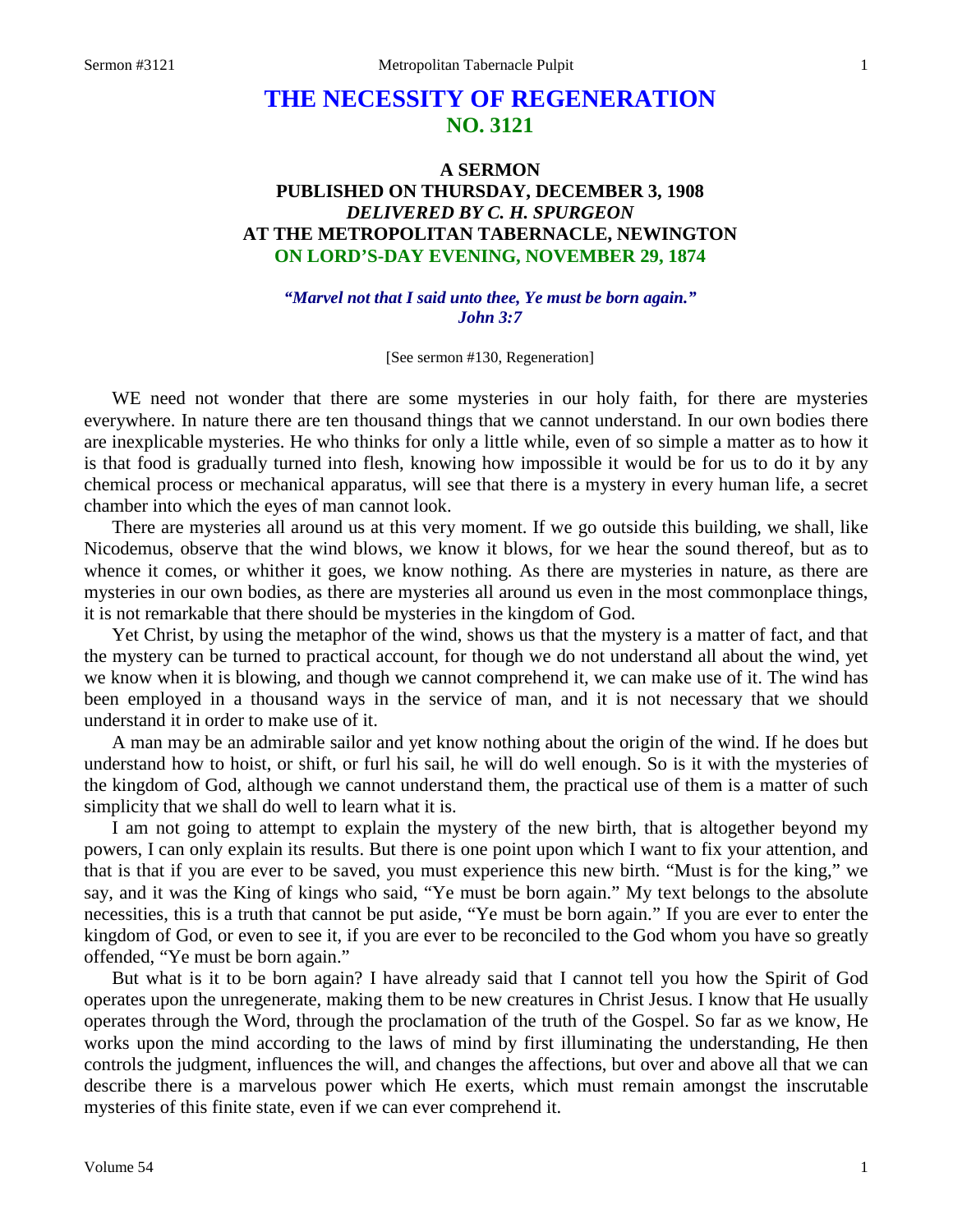By this power such a wondrous effect is produced that a man becomes a new man as much as if he had returned to his native nothingness, and had been born again in an altogether higher sphere. A new nature is created within him, although the old nature is not entirely eradicated. It will ultimately be destroyed, but it is not destroyed at first, yet a new nature is born within the man, a nature which hates what the old nature loved, and loves what the old nature hated, a new nature which is akin to the nature of God. That is a wonderful sentence in Peter's second epistle, "that by these ye might be partakers of the divine nature." In his first epistle, he writes concerning "being born again, not of corruptible seed, but of incorruptible, by the Word of God, which liveth and abideth forever."

This living seed is sown within our hearts, and there it begins to grow, "first the blade, then the ear, after that the full corn in the ear." The new birth is the implanting of that living seed within the soul, it is the creation within us of that new, divine, immortal life. We must have that life or we cannot see or enter the kingdom of God.

My subject is the imperative necessity of regeneration, and I want to show you, first, that *the new birth is a great necessity,* and secondly, to ask, *have we all experienced it?* 

**I.** First then, I want to show you that THE NEW BIRTH IS A GREAT NECESSITY.

That it is a necessity is quite certain, *because it is Jesus Himself who says, "Ye must be born again,"* and Jesus cannot err. Unless we are prepared to reject Him altogether, we must believe Him to be the infallible Teacher sent from God, yet He says, "Ye *must* be born again," and you may depend upon it that you *must* if you are ever to be saved.

He was of a gentle, loving spirit, He never bound heavy burdens upon men's shoulders which they were not able to bear. He was so gentle that the little children gathered around His knees, and He took them up in His arms and blessed them. I am sure that if He could have said, "You can enter the kingdom of heaven without experiencing the new birth," He would have said so. He said, "Strait is the gate, and narrow is the way, which leadeth unto life," because He must speak the truth.

In other places, how blessedly has He set the gate of mercy wide open, saying, "If any man thirst, let him come unto me, and drink," and His last Gospel invitation is, "Whosoever will, let him take the water of life freely." The words of our text become all the more solemn because they drop from the lips of Him who would not exclude a single soul from everlasting happiness unless truth required Him to do so. It is the tender, gentle, loving Christ who says, "Ye must be born again," and so shuts and bars the gate of heaven against the admission of the unregenerate.

*The necessity of regeneration is universal,* for Christ addressed this message to a man who was the type of a class of persons who might be exempted from the new birth if any might. It was Nicodemus, a man who sincerely wished to know the truth, and who was truly desirous to be informed as to the way of salvation. He came to Christ, not with any traitorous design of catching Him in His speech, but keenly desirous to learn what the God-sent Teacher had to tell him. Yet Nicodemus could not enter the kingdom of God until he was born again, nor can the most earnest inquirer nor the keenest searcher after truth.

It is an excellent thing to have an honest heart and a candid mind, but Christ says even to such men, "Ye must be born again." I delight to meet with honest minded persons even if they are opposed to the Gospel, for I have often found that their honesty compels them to yield to the claims of the Gospel when it is faithfully set before them.

Several of the first followers of Christ were plain, blunt fishermen, honest after their fashion, yet they had to be born again, and it does not matter how good a man may be, or how earnest he may be in seeking to find the truth, he cannot escape from the necessity which applies to the entire human race, "Ye must be born again."

Moreover, Nicodemus was a wise man, well taught in the Scriptures. To be a Rabbi required a thorough education in the Old Testament Scriptures, and doubtless Nicodemus was equal to the rest of the Sanhedrim to which he belonged, but the study of Scripture, admirable as that is, will not save the soul without the new birth. It is not merely reading about Christ, but having Christ formed in us, the hope of glory, that will really save us. The Spirit of God has written the Scriptures in this blessed Book,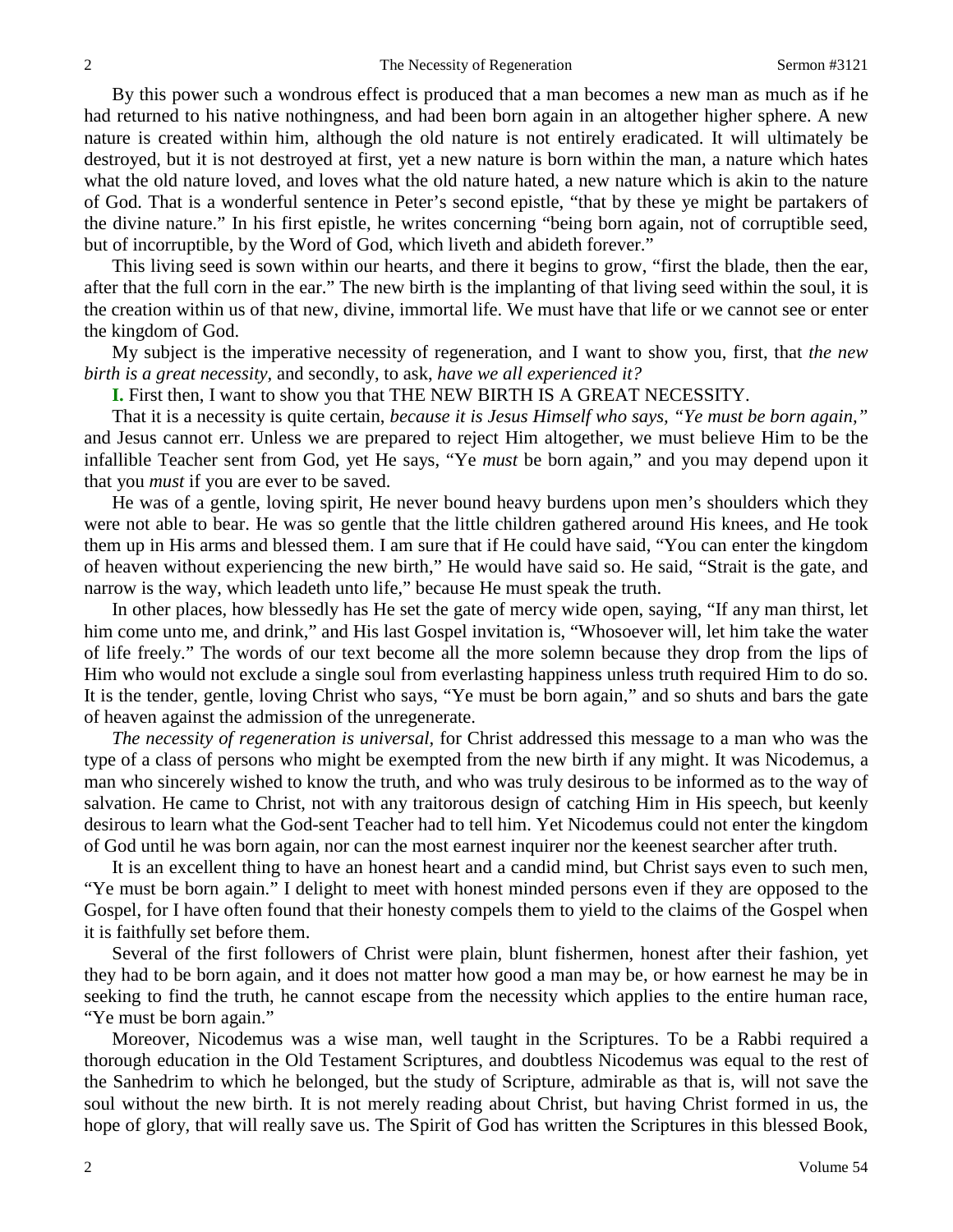but that same Spirit must write those truths in our heart, or else the truths will, so far as salvation is concerned, be valueless to us. No amount of knowledge that you can acquire, even a doctor's degree of divinity—no amount of skill in imparting knowledge to others, even though you should be a master in Israel—will enable you to enter heaven without being born again.

Moreover, in addition to being a wise man, and a naturally good man, Nicodemus was a very religious man. He was "a man of the Pharisees, a ruler of the Jews." The Pharisees were very specially a religious sect, they pushed their observances to the extreme point, and all the minutiae of external ritual were carefully attended to by them. They were great believers in fasting, in almsgiving, and in oftrepeated prayers. They were the High Churchmen of that period, yet to the most conscientious Pharisees Christ had to say, "Ye must be born again."

The Pharisee might be particular as to the tithing of mint and anise and cumin, and the straining out of gnats from the wine that he drank, or he might abstain from it altogether, but all this availed him nothing unless he was born again. Regeneration is the universal necessity of the entire human family. This text would suit a congregation of kings, and princes, peers of the realm and bishops, quite as well as a congregation of costermongers, drunkards, harlots, and jailbirds. To all of woman born this necessity comes without a single exception, "Ye must be born again."

*This necessity is evident if we consult the authority of Scripture.* Consider its testimony conceiving what man is by nature. The Word of God never flatters us. It tells us that "there is none righteous, no, not one; there is none that understandeth, there is none that seeketh after God. They are all gone out of the way, they are together become unprofitable; there is none that doeth good, no, not one." "The whole head is sick, and the whole heart faint. From the sole of the foot even unto the head there is no soundness in it; but wounds, and bruises, and putrefying sores." "The heart is deceitful above all things, and desperately wicked."

Now, if this is your ruined condition, "ye must be born again" if you are ever to enter the kingdom of God. Mending you, patching you up, revising you, reforming you, will be of no avail, you must be newcreated, nothing less than that will suffice for you.

> *"Not all the outward forms on earth, Nor rites that God has given, Nor will of man, nor blood, nor birth, Can raise a soul to heaven.*

*The sovereign will of God alone Creates us heirs of grace; Born in the image of His Son, A new peculiar race."*

*Remember also what even the Gospel requires of men.* Men can hear the Gospel, for they have ears, but they cannot understand it until the Spirit of God opens their minds and hearts to receive it. Unto this day it happens unto men as unto the generation in Christ's day that though they have ears, they hear not, and though we speak unto them, they do not perceive, for how shall the fleshly man receive spiritual things? The unregenerate heart can no more understand the Gospel than a horse can understand astronomy, it is altogether beyond the comprehension of the carnal man.

When we use a simple metaphor, he takes it as literally as Nicodemus did when the Lord said to him, "Except a man be born again, he cannot see the kingdom of God," and he foolishly asked, "Can he enter a second time into his mother's womb, and be born?" When Christ talked to the woman at the well of Sychar about the living water, she said at once, "Sir, give me this water, that I thirst not, neither come hither to draw."

And today, when Christ says concerning the bread at the communion, "Take, eat, this is my body," the carnally minded say that the bread is turned into flesh, not having the spiritual discernment to be able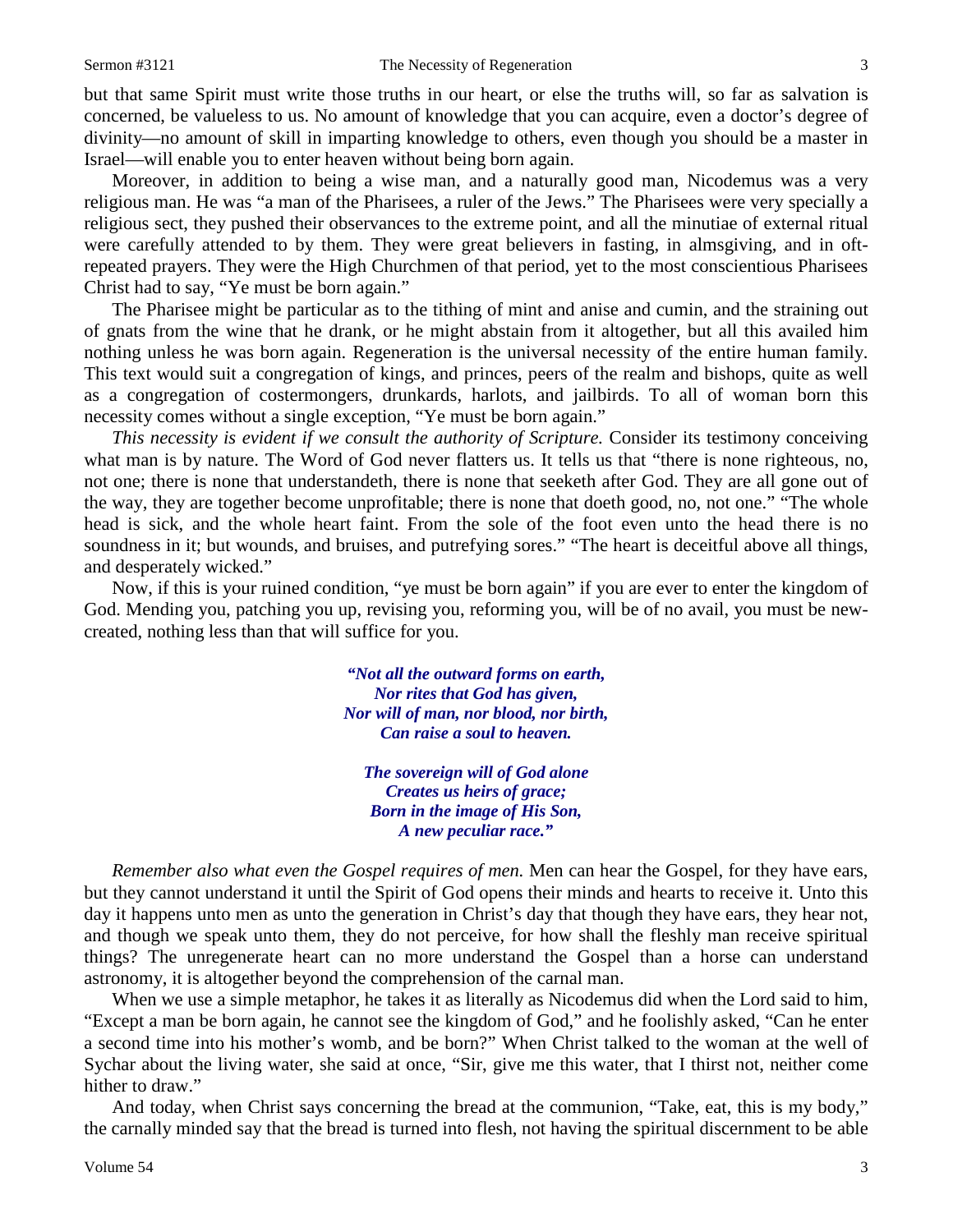to comprehend even the simplest metaphors which the Lord Jesus Christ is pleased to use. Spiritual things must be spiritually discerned, and therefore the carnal mind cannot discern them.

The graces which appear at the very dawn of the Gospel in the heart are wholly above the reach of man. The Gospel says, "Repent." The unregenerate man loves his sins, and will not repent of them. He presses them to his bosom, and until his nature is changed, he will never look upon them with abhorrence and sorrow. The Gospel says, "Believe; cast away all confidence in your own merits, and believe in Jesus." But the carnal mind is proud and it says, "Why should I believe, and be saved by the works of another? I want to do something myself that I may have some of the credit for it, either by good feelings, or good prayers, or good works of some kind."

Repentance and faith are distasteful to the unregenerate, they would sooner repeat a thousand formal prayers than shed a solitary tear of true repentance. They would sooner work their way to heaven even if they had to pass through hell itself to get there, than come and simply receive salvation for nothing as the gift of God by Jesus Christ. Brethren, we must be born again because the truth of the Gospel cannot be understood, and the commands of the Gospel cannot be obeyed, except where the Spirit of God works regeneration in the heart.

As for *the privileges of the Gospel,* such as communion with Christ, what does the unregenerate man care about that? Access to God, acceptance in the Beloved, adoption into the family of God—he knows nothing about these things, and does not want to know about them. Give him prosperity in his business, and happiness in his household, and he is perfectly satisfied without the treasures of the covenant of grace, or a saving interest in the Lord Jesus Christ.

You may call him to the Gospel feast, but he will not come, for he sees nothing to come for. You may invite him, as you ought to do, but he will say, "I must go to my farm to try my new yoke of oxen," or "I must go to my newly wedded wife, so I pray thee have me excused." He will do anything rather than come to the banquet which eternal love has spread, because, until he is regenerated, he cannot appreciate the privileges which the Gospel presents to him.

And brethren, "ye must be born again," *because it is impossible for you to ever enter heaven unregenerate*. On earth you cannot have peace with God without the new birth. God will never be reconciled to the flesh. It is a filthy thing which must be put away. The old nature must be dead and buried. The ordinance of believers' baptism is meant to teach us that great truth. It is not the putting away of the filth of the flesh, that was done by circumcision, but in the new covenant, it is the burial of the flesh altogether. It must be reckoned to be dead and buried with Christ, and so be put right away once for all.

Oh, that the Holy Spirit would work this with each one of us! "Flesh and blood cannot inherit the kingdom of God," and that which, in our mental nature, is called the flesh cannot inherit the kingdom of God. It must die, and be utterly put away as a corrupt thing, and we can only enter heaven through the possession of the heavenly life, by virtue of having been made new creatures in Christ Jesus. Do you, dear friends, know experientially what this means?

I have to make this further observation, that *this necessity is not to be escaped anyhow.* You may do what you will, my dear hearer, and I trust you will be in real earnest in seeking the salvation of your soul, but when you have done your best and your utmost, you must be born again. Were you from this time to give yourself diligently to searching the Scriptures, you must be born again. Did you ever notice the very strong light in which Christ put that matter of searching the Scriptures? Read aright, the text says, "Ye search the Scriptures, for in them ye think ye have eternal life: and they are they which testify of me: but ye will not come unto me that you might have life."

Many a Bible reader is content with his Bible reading, but never comes to Christ, yet Bible searching alone will not suffice for salvation, "Ye must be born again." If you were to become, from this time, regular in private devotion, and constant in attendance upon public ordinances, still would this declaration stand, "Ye must be born again." If you are to be saved, you must have a new heart and a right spirit, and these you cannot get for yourself. A tree may shoot out a new branch, but it cannot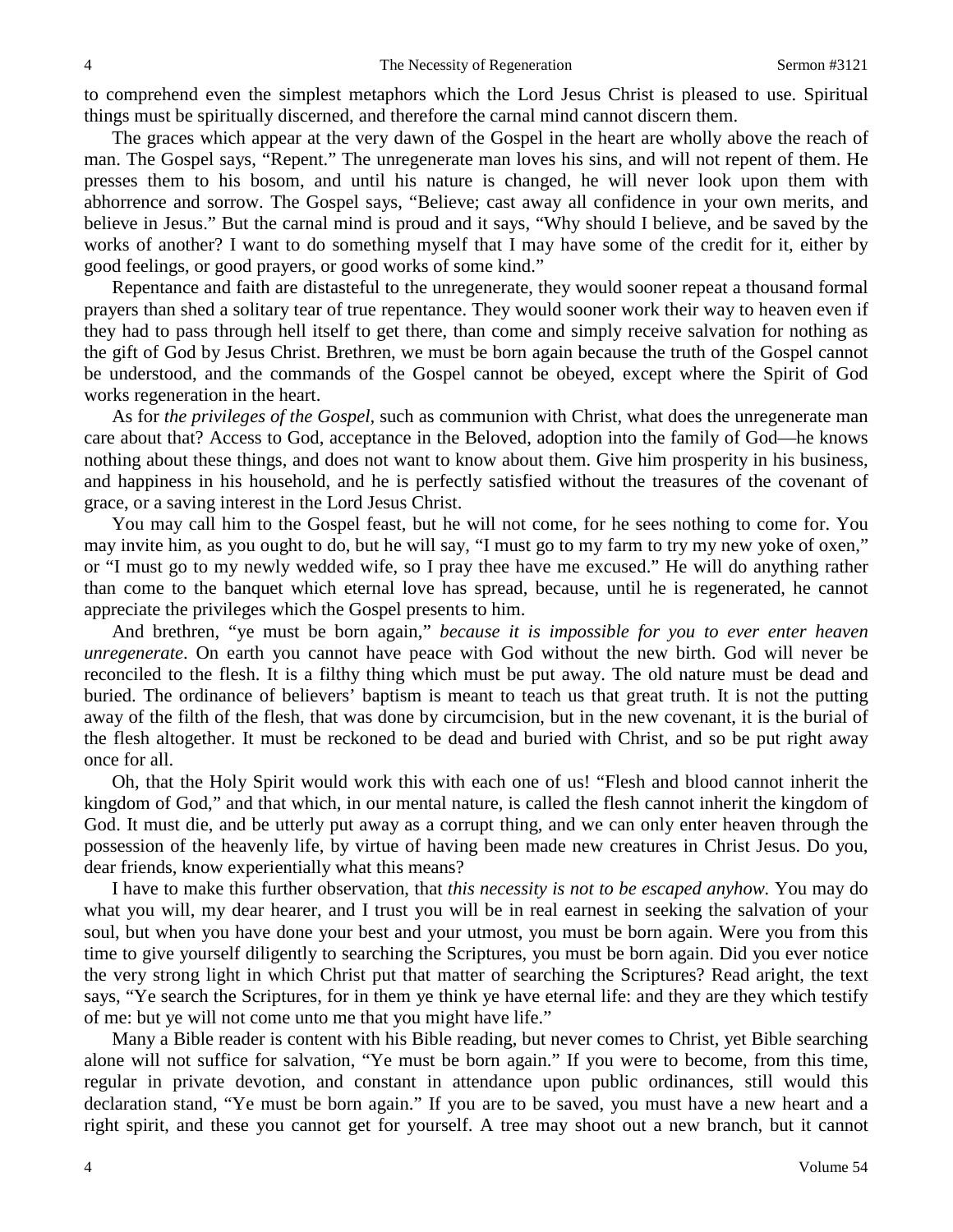change its nature. "Ye must be born again, born from above," so our Savior tells us. There must be wrought in you a work which is impossible to you, a work which only God, the Holy Ghost Himself can perform, or else you cannot see the face of God with acceptance.

Ay, and in addition to anything that you can do, ministers may do all that they can do for you, but they cannot take you to heaven, nor make you God's child, you must be born again. I thank God for any revival that produces any genuine results, but just because I rejoice in revivals of the right kind, I tremble as I think of many of the supposed converts who are only converted to self-conceit and other delusions, and not to real faith in Jesus Christ.

I charge you, by the living God, every one of you, not to trust to mere excitement or fancy as a ground of salvation. You must be made new creatures in Christ Jesus, your very nature must be changed, the whole bent, and current, and tenor of your life must be altered, and that, not by human arguments and persuasions, but by the Holy Spirit's power, or else into God's kingdom you cannot come.

All the praying parents, and praying teachers, and praying ministers and revivalists in the world cannot save a single soul. It must be born again, and when it is born again, they do not work the miracle, God may bless their teaching, but the Holy Spirit must have all the praise for it, for He alone works this wondrous change.

Let me also say to you that *there is nothing in the world that can stand in the stead of your being born again.*

## *"Could your zeal no respite know, Could your tears for ever flow,"*

this text would still remain true, "Ye must be born again." There it stands in front of the gate of heaven, and to every one of you the question is put, "Can you produce the evidences and tokens of the new birth?" If you can, you may enter, but if you cannot, you can in no wise enter the kingdom of heaven.

This necessity is most pressing upon you all. I feel as if I could stand over some of you, and weep as I say to you, "Ye must be born again." I have told you again and again about judgment to come, but it does not affect you. I have preached to you about Christ's life, and death, and resurrection, but it does not move you. In a short time you will be upon your dying beds, and no one will be able to help you then unless you are born again. In a little while you will be in eternity, and unless you are born again, you will be driven from the presence of God forever into the outer darkness where there will be weeping, and wailing, and gnashing of teeth.

O sirs, "Ye must be born again," or ye will be damned! "Ye must be born again," or ye can never stand among the white-robed throngs that hymn the praises of Jesus. By the love we bear to you, we declare that you must be born again. A mother's tears, a father's prayers, a minister's entreaties, all seem to cry to God, "Lord, our children, our hearers, must be born again. Oh, work this great miracle for Thy love and mercy's sake!"

I should weary you if I kept on harping upon this string, but I do want to get this truth right into your souls. It does not so much matter whether you remember what I say or what any other preacher says, for we may err, but our text does not err, it is infallible truth, write it up in capital letters, "YE MUST BE BORN AGAIN."

**II.** Now secondly, I want very briefly to answer this question, HAVE WE EXPERIENCED THIS NEW BIRTH?

Perhaps somebody says, "Well, I was born again by baptism. I am told that in my baptism, I was made 'a member of Christ, a child of God, and an inheritor of the kingdom of heaven.'" Yes, you were told that, but I will ask you one question, *were* you really made all that by your so-called baptism?

I was sprinkled when I was a child, but I know that I was not thereby made a member of Christ, a child of God, and an inheritor of the kingdom of heaven. I know that nothing of the kind took place in me, but that, as soon as I could, I went into sin, and continued in it. I was not born again, I am sure, till I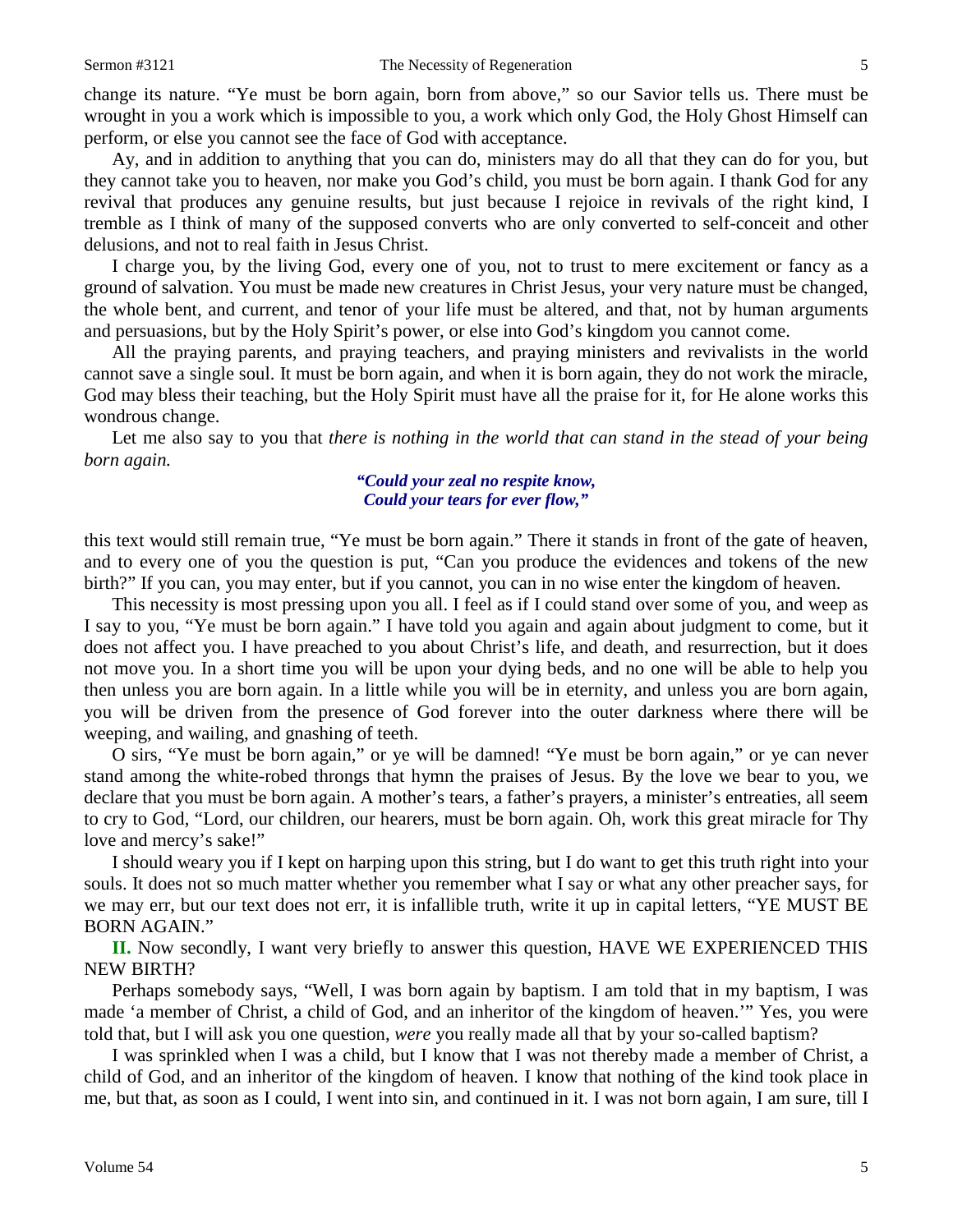was about fifteen years of age, when the Lord brought salvation so my soul through the regenerating work of the Holy Spirit, and so I was enabled so trust in Jesus as my Savior.

You say that your prayer book teaches you that you were born again in baptism, but again I ask you, "Were you?" Have you lived like one who has been born again? Have you loved divine things? Have you really been a child of God? Have you really hated sin, and put your trust in Christ? If you have, I am not going to deny facts, but when I see myriads of persons, who were said to have been born again in baptism, turn out as bad as drunkards, and swearers, and adulterers, and even murderers, as those who have not been sprinkled, I really cannot put any confidence in such "baptism" as that.

The fact is, baptismal regeneration [See sermon #573, Baptismal Regeneration—the sermon which has had the largest circulation of any in the whole of Mr. Spurgeon's discourses] is a lie, a wicked invention of Popery, without the slightest warrant in the Word of God. Not one has ever been born again in baptism, nor ever can be.

Regeneration, in the Scriptures, is always put side by side with faith, as anybody can see who will read the Scripture without prejudice, seeking to know the truth that is there revealed. There is nothing in so called sacraments upon which a soul can rest for salvation. If you have been baptized, and even if you have been immersed, which is the only true baptism, unless the Spirit of God has regenerated you, "Ye must be born again, born from above."

Someone asks, "How am I to know whether I have been born again?" Well, *one of the first evidences of regeneration is faith in Jesus Christ,* for wherever there is a sincere trust in Jesus Christ the new birth must have been experienced. This belief was described by Christ as "the work of God." When He was asked, "What shall we do that we might work the works of God," He answered, "This is the work of God, that ye believe on him whom he hath sent."

To Nicodemus, Jesus said, "He that believeth on him is not condemned." To the Jews who sought to kill Him, He said, "Verily, verily, I say unto you, he that heareth my word, and believeth on him that sent me, has everlasting life." So that faith is the evidence of the possession of that new life which shall last forever, that life which is imparted in regeneration.

Another evidence of the new birth is *repentance.* Sorrow for sin is one of the sure signs of the new nature. The newborn Christian hates the sins he loved before, and continues to hate them, and the longer he lives, the more he mourns that he ever committed them. His loathing of sin grows with his growth in grace, and sin is never so hateful to a man as when he is most fully sanctified. The nearer we get to heaven the more ashamed we shall be of ever having been guilty before God.

*Sincere prayer* is another sure evidence of regeneration. What was said to Ananias concerning Saul of Tarsus, as a proof that he was "a chosen vessel" unto the Lord? "Behold, he prayeth." It was not in a prayer meeting that he was praying, but all by himself, and the man who is in the habit of communing with God in secret prayer is a living man, for prayer is the vital breath of the soul. One of the signs that a newborn child is living is a cry, and when a man cries to God out of his very soul, you know that he is a living child of the living God.

You may also know whether you are born again by asking yourself another question—*Do you feel a new life within you which you never had before?* "Well," says one, "I never experienced any change that I know of, I always was good." Then I am afraid you have formed a wrong estimate of yourself, and that you never were what you call "good." "Well," says the self-righteous man, "I really do not think there was any necessity for any such change as you have been speaking of." Ah! but it is not a question of what you think, what saith the text? "Ye *must* be born again."

"But," say others, "we had godly parents, we had an excellent example set before us. We were taken, when we were little children, to hear the Word, and we have been regular attendants upon the ministry all our days." All that does not alter the fact, "Ye must be born again," or else all these privileges will only increase your responsibility. Jesus still says to you, "Except ye be converted, and become as little children, ye shall not enter into the kingdom of heaven."

"Repent, and be baptized, every one of you," was the answer of the apostle Peter to those who asked what they must do to be saved. Repentance is necessary in every case, there must be this radical change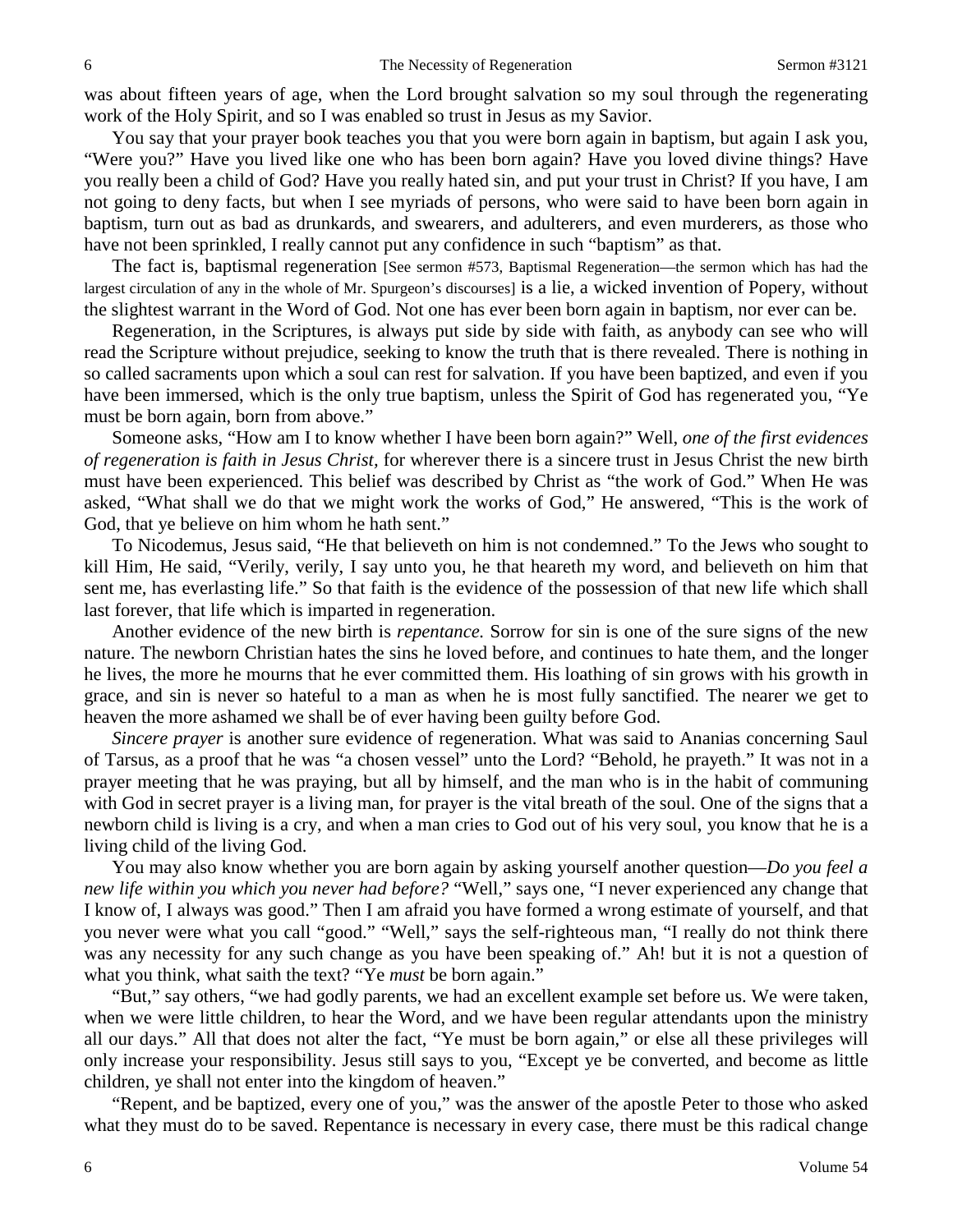which shall make you loathe what you once loved, and love what you once loathed. I dare not diminish one jot or tittle of the absolute necessity of the case, for I have to answer at the judgment bar of God for what I tell you. If I should flatter you into some vain hope for which there is no solid foundation, you might at the last turn round upon me and say, "You deceived us into the belief that we were saved when we were not." I will not do that, and therefore I say to you "Ye must be born again."

Do you, then, feel this new life within you? Have you desires that you never used to have? Have you hopes you never had before? Have you fears you never had before? In fact, have you got into a new world where old things have passed away, and all things have become new? Do you feel like that woman who said, "Either the world is altogether changed, or else I am"?

And is this the result of the change that has taken place in you, now you love God, now you seek to please Him, now spiritual things are realities to you, now the blood of Jesus is your only trust, now you desire to be made holy, even as God is holy? If there is such a new life as that in you, however feeble it may be, though it is only like the life of a newborn child, you are born again, and you may rejoice in that blessed fact.

"Ah!" somebody says, "I fear that this kind of preaching will be very discouraging to a great many people." Well, how will it discourage them? "It will discourage them from trying to save themselves." That is the very thing that I want to do. I would like not only to discourage them from attempting that impossible task, but to cast them into despair concerning it. When a man utterly despairs of being able to save himself, it is then that he cries to God to save him, so I believe that we cannot do a man a better turn than to discourage him from ever resting upon anything that he can do towards saving himself.

"Well," says another, "but it is apt to make sinners look within." Is it? Have I ever said a word about sinners looking within? I have not said that you are to make yourselves to be born again, but I have said that "ye must be born again" by the effectual working of the Holy Ghost. Surely that does not make sinners look within. It makes them look above to Someone infinitely higher than themselves.

The fact is, dear friends, that the preaching of the necessity of the new birth must be continued because it is true. It is in the Word of God, and as it is there, it is there for a definite purpose, and it ought not to be put into the background, or must not be so treated.

I believe that wherever there is the work of grace in the soul, preaching the necessity of the new birth deepens that work. I know that a great many profess to come to Christ, and I hope that they really do come to Him, although they have never felt what some of us experienced when we were under conviction of sin. Well, if they have come to Christ, it is all right, and I am glad, but I am still a believer in the old-fashioned type of conversion, and I do not think there are many new births without pangs, or that many souls come to Christ without alarms of conscience, and much sorrow of heart on account of sin.

When I was converted, sinners used to come to Christ in this way. They looked by faith at Him whom they had pierced by their sins, and mourned for Him as one that is in bitterness for his firstborn. I think I have seldom seen a conversion turn out well that had not the foundations of it laid in some measure of abhorrence of sin, and loathing of self, and utter despair of any salvation except by the sovereign grace of God.

Remember, brethren, that "that which is born of the flesh is flesh," and nothing better, and that "all flesh is as grass, and all the glory of man as the flower of grass. The grass withereth, and the flower thereof falleth away," it is only "the word of the LORD" and the work of the Lord that shall endure forever. Therefore I pray that if there is any work in you at all, it may be God's work, and not my work, or the work of any earnest man striving to stir you up, but the real work of God the Holy Ghost from first to last.

If I were in a state of anxiety about my soul, and I heard such a sermon as this, it would make me feel, "Oh, how dependent I am upon the Spirit of God!" It would compel me to breathe from my inmost soul this prayer, "O Lord, save me!" I think that it would drive me, in despair of doing anything to save myself, to cast myself into the Savior's arms, that He might give me of that Spirit by which I should be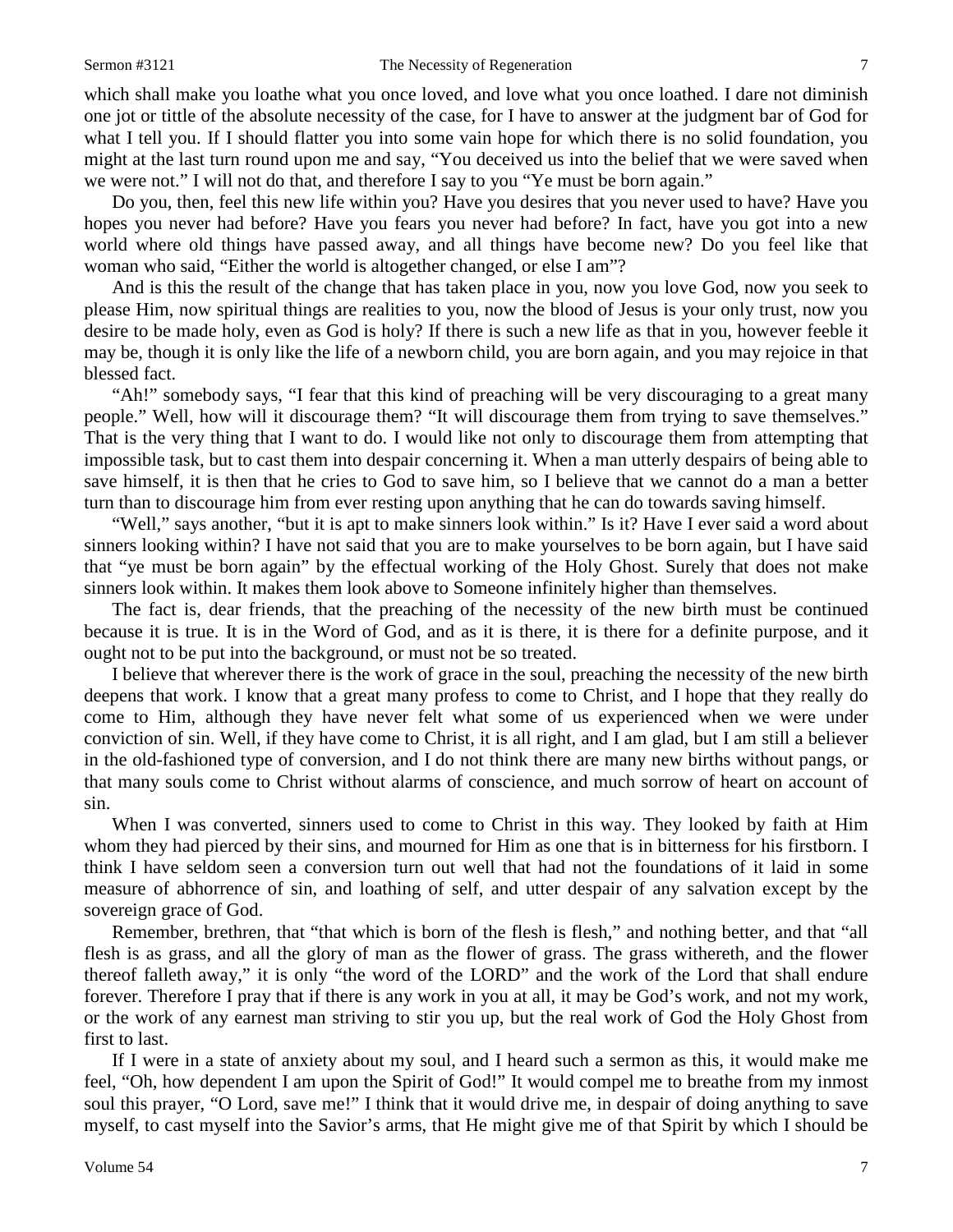born again. And remember that the moment a sinner does that, he is born again. As soon as ever he casts himself upon Christ, he has passed from death unto life, and the miracle of regeneration has been wrought in him.

I think, dear friends, that when we solemnly preach the necessity of regeneration, it has the good effect of overthrowing all that which is false in men, and most if not all of that which comes of humanity is false. You may grow mushrooms out of almost any filthiness you choose to put down, but the Rose of Sharon needs a different soil from that, you can easily grow men and women who say they are Christians, and who are very earnest for a month or two, and then go back to the world again. It is the Holy Ghost alone who creates that life which is everlasting.

In the case of those who are mere professors, a very little reproof has the effect of making them go away because they are offended, but it is not so with the true possessors of grace. That which is of our heavenly Father's planting will never be rooted up, but it will endure all tests that may so applied to it. I know that when I went to see the minister about making a profession of my faith in Christ, I hoped that he would test me, and try me, and probe me, for I wanted him to find me out if I was a hypocrite or selfdeceived, and I think that every genuine convert feels very much as I did.

We do not want to have any superficial work, we do not want the work to be slurred, we want it to be done thoroughly so that it will last throughout eternity. I do not want to have any peace except it is real peace through the precious blood of Jesus. To cry, "Peace, peace," where there is no peace, is a terrible thing, which will be sure to end in overwhelming despair, or else in fatal presumption which is worse still.

I am sure that the preaching of the necessity of regeneration is one of the most effectual ways to injure Satan's cause, for nothing else will avail for the conversion of a big sinner, a ringleader in the devil's army. John Bunyan once said a very strange thing. He said that he had great hopes concerning the generation following his own, because the young people in his time were so very wicked. He thought that if they were saved—and he expected that many of them would be—such great sinners as they had been would make great saints. He knew what he had himself been, and what the grace of God had made of him, and that gave him hopes for others.

It was an odd way of putting it, but he was right, and if the Lord should take some big sinner here, and transform him into a saint, what a grand alteration it would make in his home! Perhaps it would affect a whole parish.

I have known some leaders in sin whose conversion has really had a wonderful influence over the whole countryside where they lived, those who used to be drinking and sporting with them have said to one another, "Have you heard what has come to old Tom?" "No, what's up with him?" "Why, he says that he has been converted! I met him the other day and I said to him, 'What's the latest news?' and he said to me, 'The best news I have ever heard is that Christ Jesus came into the world to save sinners, of whom I am the chief.' I can't make out what has happened to him!" Then everybody says, "There is something in that religion which has laid hold of him."

I remember well, in my first pastorate, the time when the biggest drunk in Waterbeach joined the church. His conversion crowded the place at once, people said, "Well, if that young man's ministry has been a blessing to such an old sinner as that, there is something in it, you may depend upon it," and they came out of curiosity to hear the Word.

The best gamekeepers are those who used to be poachers, and the best preachers to great sinners are those who were once just such as they themselves are. They know the ins and outs of a sinner's heart, and they can talk from experience instead of from theory. When a man has been in the fire, and has the smell of it still upon him, he is the one to warn others not to meddle with fire, and by means of such sinners saved by grace, God shakes Satan's kingdom to its very center, and translates sinners from it into the kingdom of His dear Son. Such conversions as these, like all true conversions, can only be wrought by the Holy Spirit.